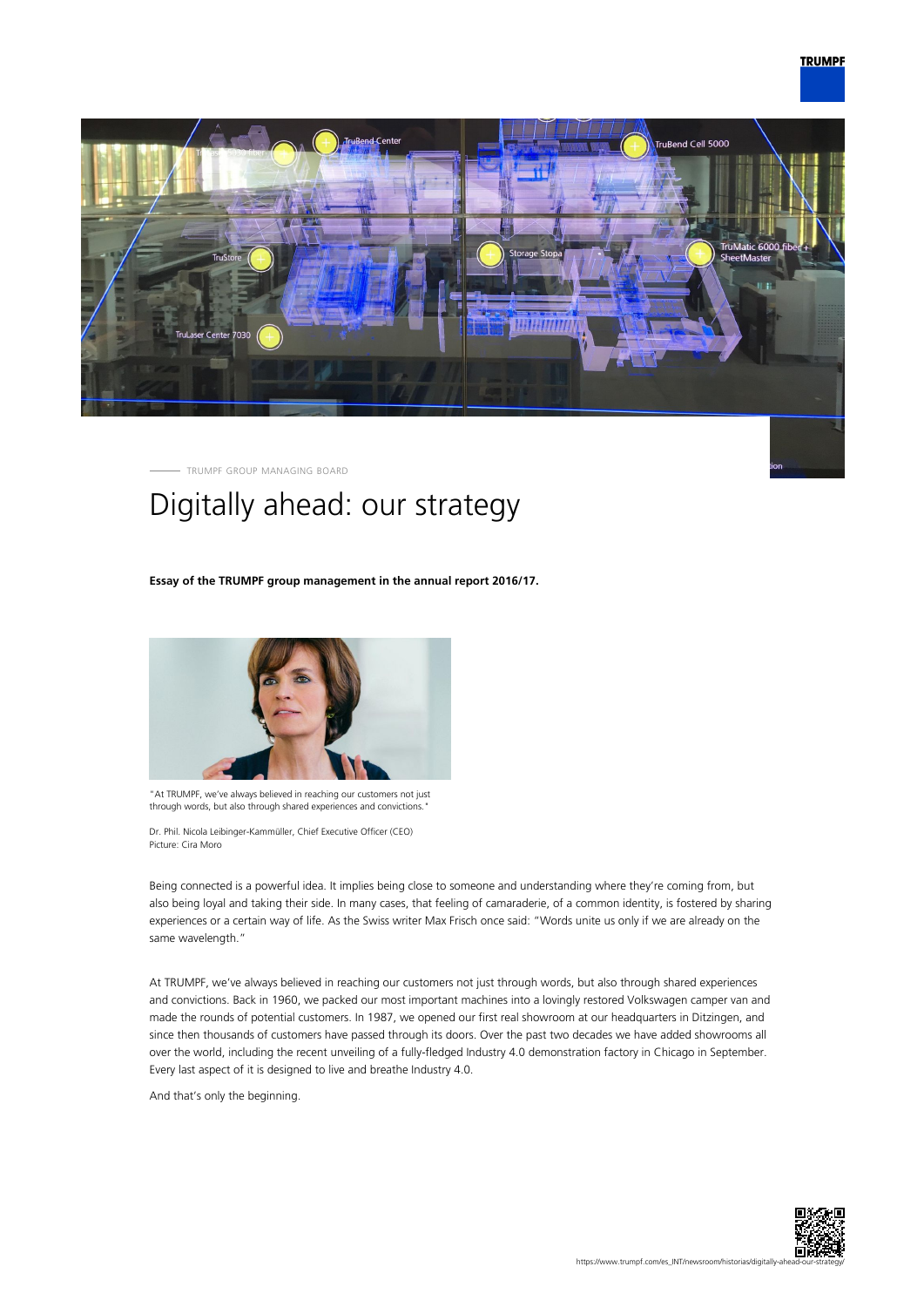



# The athlete

The image shows the legendary U.S. baseball player Sandy Koufax, born 1935 in Brooklyn, New York, posing for photographers with four balls each of which has a zero drawn on it. The photo was taken in 1965, after Koufax pitched the fourth no-hitter of his career for the Los Angeles Dodgers.

#### **Digital ambition: For our customers and partners as well as our employees**

We are growing even more connected to our customersthrough digital connectivity. We exchange more information nowadays than ever before, and that means we know a lot about each other, which can be mutually beneficial. From TRUMPF's perspective, it means we can provide the best support and maintenance services for our customers' machinery – by ensuring that repairs and software updates are implemented on a timely basis, for example. We can also monitor each machine's performance and give useful tips on how it could be improved. Knowing exactly how a machine is being used allows us to draw up highly personalized offers that include everything from support service packages to finance solutions.



# **TRUMPF recently opened a demo factory 4.0 in the industrial hub of Chicago.**



Cooperation 4.0 means embracing an interdisciplinary,iterative form of collaboration."

Dr.-Ing. E.H. Peter Leibinger, Chief Technology Officer (CTO) Picture: Cira Moro

Based on our years of experience, we can provide our customers with solid and authoritative advice when it comes to optimizing business processes and fostering digital connectivity. One example of the solutions we offer is our TruConnect range of software services. Another example is our open, digital business platform AXOOM, which we hope will place us firmly among the ranks of the leading providers of business-process software in the manufacturing industry. That's our goal.

The products and services we offer enable our customers to produce their goods far more efficiently, with studies suggesting average productivity gains of 30 percent. What's more, we are responding faster than ever before. We now resolve 75 percent of support incidents remotely, and we can access some 15,000 machines all over the world through our service cloud. We understand that spare parts and consumables are often critical to keeping production running without interruption; they reach our customers quickly thanks to our customer processes 4.0. Every customer has their own personalized service portal to provide the perfect framework for keeping in touch with TRUMPF.

All in all, things run smoother and faster when we facilitate a certain level of transparency on both sides.

## **Careful Analysis key. Our goal is to eliminate unscheduled downtime.**

To ensure both sides make the most of this opportunity, we are making significant investments in our products' connectivity. We are equipping our machines and lasers with cutting-edge data interfaces and developing new methods of ultra-secure data transmission. At the same time, we are building user-friendly analysis tools that extract useful information from the huge

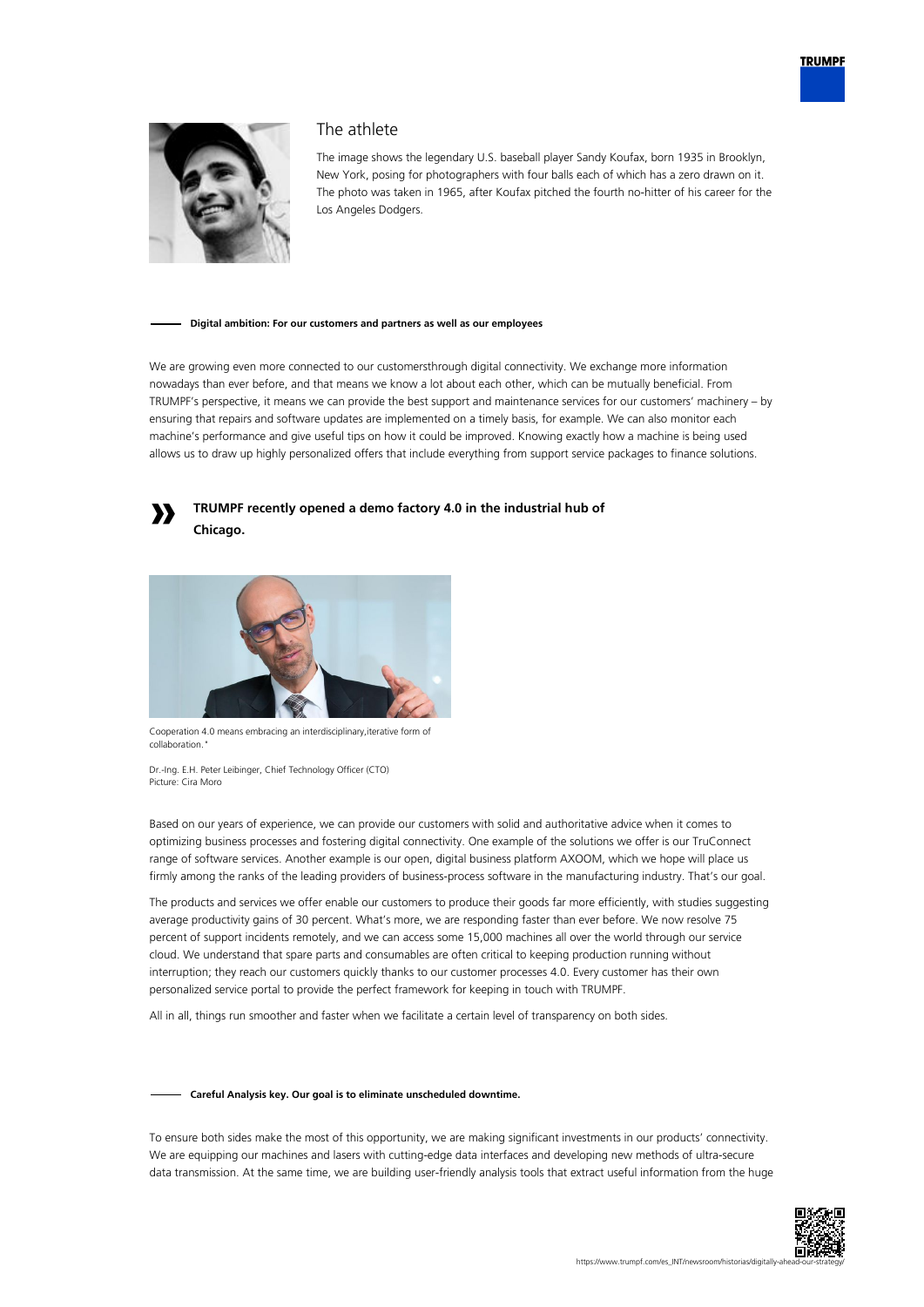

quantities of data our products generate. This includes status updates on a customer's machinery, upcoming maintenance requirements, imminent shortages of materials, and information on which systems or production units have been working fastest over a defined period of time. All this results in greater transparency.

To avoid unproductive downtime, you need to eliminate the risk of sudden machine stoppages and maintain the right stocks of materials as well as ensure that all systems are working to capacity and can even be operated remotely. By pursuing this approach, we can get closer and closer to the goal of zero unplanned downtime,

substantially reduce throughput times, and ensure a more rigorous adherence to customer deadlines. That makes production processes more predictable and reliable than ever before.

We can apply a similar concept to upstream and downstream processes as well as the actual production process. Everyone benefits when an order is placed online: the part is designed automatically, and the machine works autonomously to convert this information into a machining program and then assign the finished parts to the right order. The whole ordering process becomes faster and more transparent while eliminating the risk of errors. Delivery companies are already capable of tracking parcels with tremendous accuracy right up to the point of delivery, and in the future this degree of control will also be available for sheet metal parts. This will make it commercially viable for companies to deal with growing numbers of customer-specific, small-batch orders. And adding a 3D printer such as TruPrint to the production environment will create an almost unlimited capacity for customization.



"Our entire organization is currently confronting huge challenges due to digital transformation, especially with regard to the pace of development and the courage to embrace change.

Dr.-Ing. Mathias Kammüller, Chief Digital Officer (CDO) Picture: Cira Moro

#### **Agile collaboration - mastering complexity**



"We are developing new methods of ultra-secure data transmission."

Dr. Rer. Pol. Lars Grünert, Chief Financial Officer (CFO) Picture: Cira Moro

Our entire organization is currently confronting huge challenges due to digital transformation, especially with regard to the pace of development and the courage to embrace change. Our development team is proceeding full speed ahead on a broad range of tasks. These include creating innovations in software, providing access to cloud platforms, implementing disruptive business models – both within and beyond the sheet metal and laser sectors – and creating new machine designs for modern production processes.

Our sales and service staff are equally busy keeping their knowledge primed about all of these offerings while communicating it to customers through new channels. Our corporate HR department is currently focused on recruiting additional people for these tasks and achieving consistent implementation of all our HR processes worldwide. The list of these challenges goes on and on, but one way to tackle them is to implement "agile collaboration 4.0," an approach that we have already identified as the best way forward in many areas.

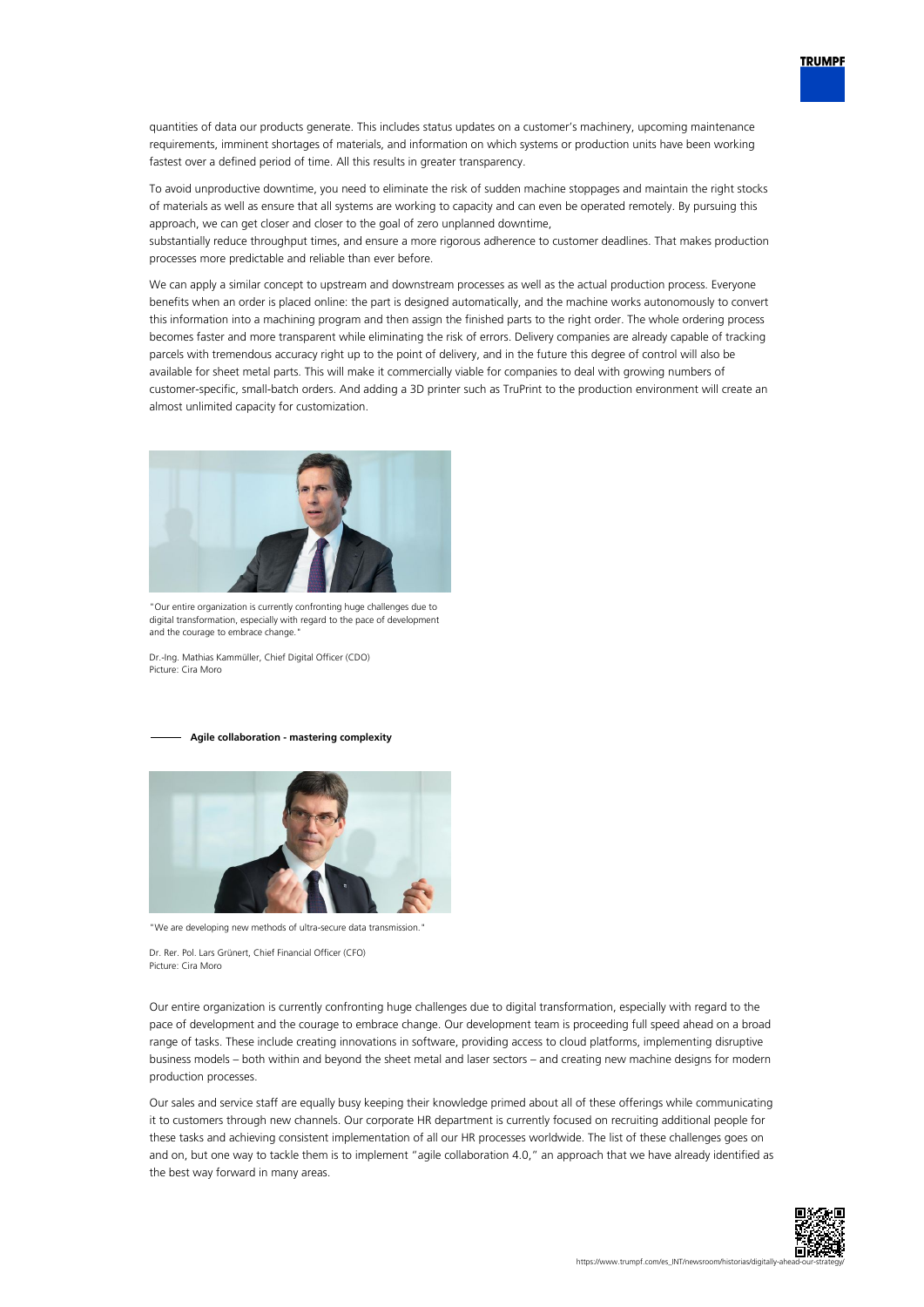

The results are clear: encouraging more and more departments to cooperate with each other using new methods and organizational structures produces tremendous efficiency and is enriching for everyone involved. We firmly believe that this interdisciplinary, iterative form of collaboration is the future. And we're equally confident that digitalization is having a positive effect on TRUMPF employees' daily lives and reinforcing our reputation as a good employer. Our positive recruitment path starts with the system of dual vocational training programs, which is essentially a form of "didactics 4.0." Ultimately, of course, it encompasses education in its broadest sense – in other words, the ability to communicate new learning and bring it to life while breaking down people's reservations and anxieties. By committing to transparency on all sides, we can acquire the kind of digital skills that will reveal new opportunities for development and new career profiles.

## **We welcome the future with open arms - with our customers right by our side**



"Our development team is proceeding full speed ahead on a broad range of tasks. These include creating innovations in software, providing access to cloud platforms, implementing disruptive business models and creating new machine designs for modern production processes.

Dr.-Ing. Heinz-Jürgen Prokop, Chief Executive Officer Machine Tools (CEO MT) Picture: Cira Moro

The laser is our favorite tool. It leaves us perfectly positioned to face the future because it is the most suitable machining tool for Industry 4.0 production. It is an important enabler for the production of microchips, and a key customization tool that marks workpieces with unique codes containing process and customer information. It is also a creator of parts that yields the maximum possible range of products through cutting, welding, coating, ablating, roughening, polishing, and a multitude of other machining processes. Whatever upheaval and conceptual leaps we face, and whatever unfamiliar territories we may enter in the realms of collaboration and digital opportunities, we can be confident of one thing – we can always rely on our "tool  $4.0"$ .

This is a tool that still has plenty of untapped potential, which is why Peter Leibinger was appointed Chief Technology Officer in July 2017 – placing a major focus on additive manufacturing and opening up new business fields. Meanwhile, Chief Digital Officer Mathias Kammüller – another member of the Group Management team – is now devoting himself to strategic planning and effective implementation of the company's digital transformation. All this will help ensure that TRUMPF takes the fast track into the future. The fact is that connectedness is inextricably linked to a sense of being able to depend on someone. When you work with TRUMPF, you can rely on us to live up to our reputation as a true promoter of innovation and to seize every available opportunity to benefit our customers.

**We're shaping the future of the world. And we're doing that in our own unique style.**



"The laser is the ultimate tool 4.0 for the data society."